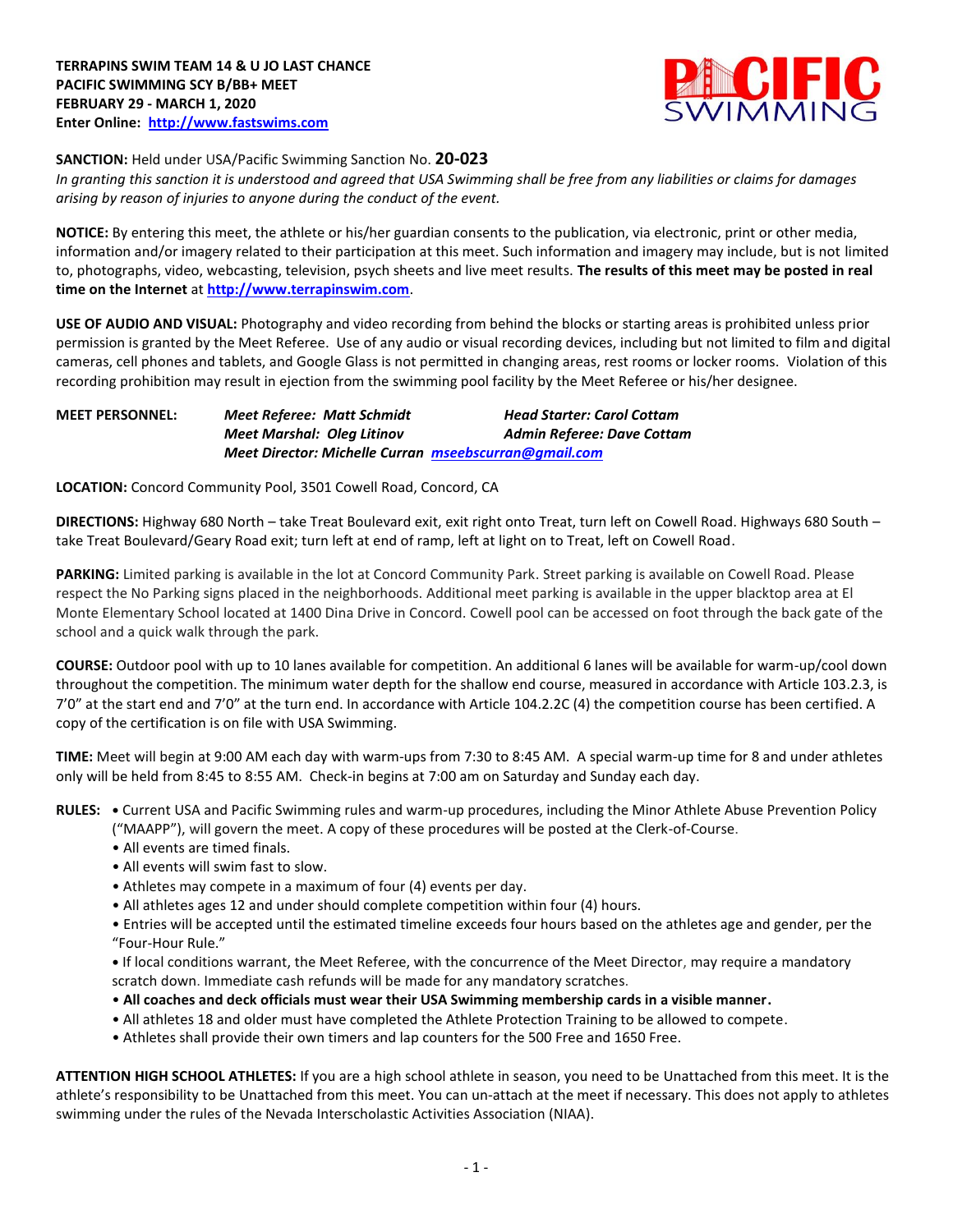**UNACCOMPANIED ATHLETES:** Any USA Swimming Club athlete-member competing at the meet must be accompanied by a USA Swimming member-coach for the purposes of athlete supervision during warm-up, competition and warm-down. If a coach-member of the athlete's USA-S Club does not attend the meet to serve in said supervisory capacity, it is the responsibility of the athlete or the athlete's legal guardian to arrange for supervision by a USA-S member-coach. The Meet Director or Meet Referee may assist the athlete in making arrangements for such supervision; however, it is recommended that such arrangements be made in advance of the meet by the athlete's USA Swimming Club Member-Coach.

**RACING STARTS:** Athletes must be certified by a USA-S member-coach as being proficient in performing a racing start or must start the race in the water. It is the responsibility of the athlete or the athlete's legal guardian to ensure compliance with this requirement.

**RESTRICTIONS:** • Smoking and the use of other tobacco products is prohibited on the pool deck, in the locker rooms, in spectator seating, on standing areas and in all areas used by athletes, during the meet and during warm-up periods.

- Sale and use of alcoholic beverages are prohibited in all areas of the meet venue.
- No glass containers are allowed in the meet venue.
- No propane heater is permitted except for snack bar/meet operations.
- All shelters must be properly secured.
- Deck changes are prohibited.

• Destructive devices, to include but not limited to, explosive devices and equipment, firearms (open or concealed), blades, knives, mace, stun guns and blunt objects are strictly prohibited in the swimming facility and its surrounding areas. If observed, the Meet Referee or his/her designee may ask that these devices be stored safely away from the public or removed from the facility. Noncompliance may result in the reporting to law enforcement authorities and ejection from the facility. Law enforcement officers are exempt per applicable laws.

 Operation of a drone, or any other flying apparatus, is prohibited over the venue (pools, athlete/coach areas, spectator areas and open ceiling locker rooms) any time athletes, coaches, officials and/or spectators are present.

- Coaches, parents and siblings may not use the pool.
- No athlete/parent set up prior to 7:00 am on Saturday and Sunday.
- All athlete/parent canopies MUST be on the grass area only and not the pool deck.

**ELIGIBILITY:** • Athletes must be current members of USA-S and enter their name and registration number on the meet entry card as they are shown on their Registration Card. If this is not done, it may be difficult to match the athlete with the registration and times database. The meet host will check all athlete registrations against the SWIMS database and if not found to be registered, the Meet Director shall accept the registration at the meet (a \$10 surcharge will be added to the regular registration fee). Duplicate registrations will be refunded by mail.

• Athletes in the "BB" Division must have met at least USA Swimming Motivational "BB" minimum time standard. Athletes in the "B" Division must have met at least the listed "B" minimum time standard.

• Athletes must have met the minimum USA Swimming Motivational "B" time standard for their age group and gender for **ALL** events entered.

• To compete in 10 & U events, athletes 8 and under must have met the minimum 10 and under USA Swimming Motivational "B" time standard for their gender.

• Entries with **"NO TIME" will be REJECTED**.

• Entry times submitted for this meet may be checked against a computer database and may be changed in accordance with Pacific Swimming Entry Time Verification Procedures.

• Disabled athletes are welcome to attend this meet and should contact the Meet Director or Meet Referee regarding any special accommodations on entry times and seeding per Pacific Swimming policy.

• The athlete's age will be the age of the athlete on the first day of the meet.

• Athletes entering the OPEN 500 Free must have achieved at least the 10 & U "BB" minimum time standard for their gender and must provide their own timers and lap counters. Athletes entering the OPEN 400 IM need to have achieved the 11-12 "BB" minimum time standard for their gender. Athletes entering the OPEN 1650 Free must have achieved the BB time for this event in their age group and gender and must provide their own timers and lap counters. These events may be swum alternating heats of girls and boys or seeded combining girls and boys.

**ENTRY PRIORITY:** Meet entries will not be accepted any earlier than *January 25, 2020*. Entries from members of year-round, Zone 2 clubs in good standing postmarked or entered online by 11:59 PM on *February 8, 2020* will be given 1st priority acceptance. All entries from Zone 2, all other Pacific LSC Zones and other LSC's, either entered online or delivered by the entry deadline will be considered in the order that they were received.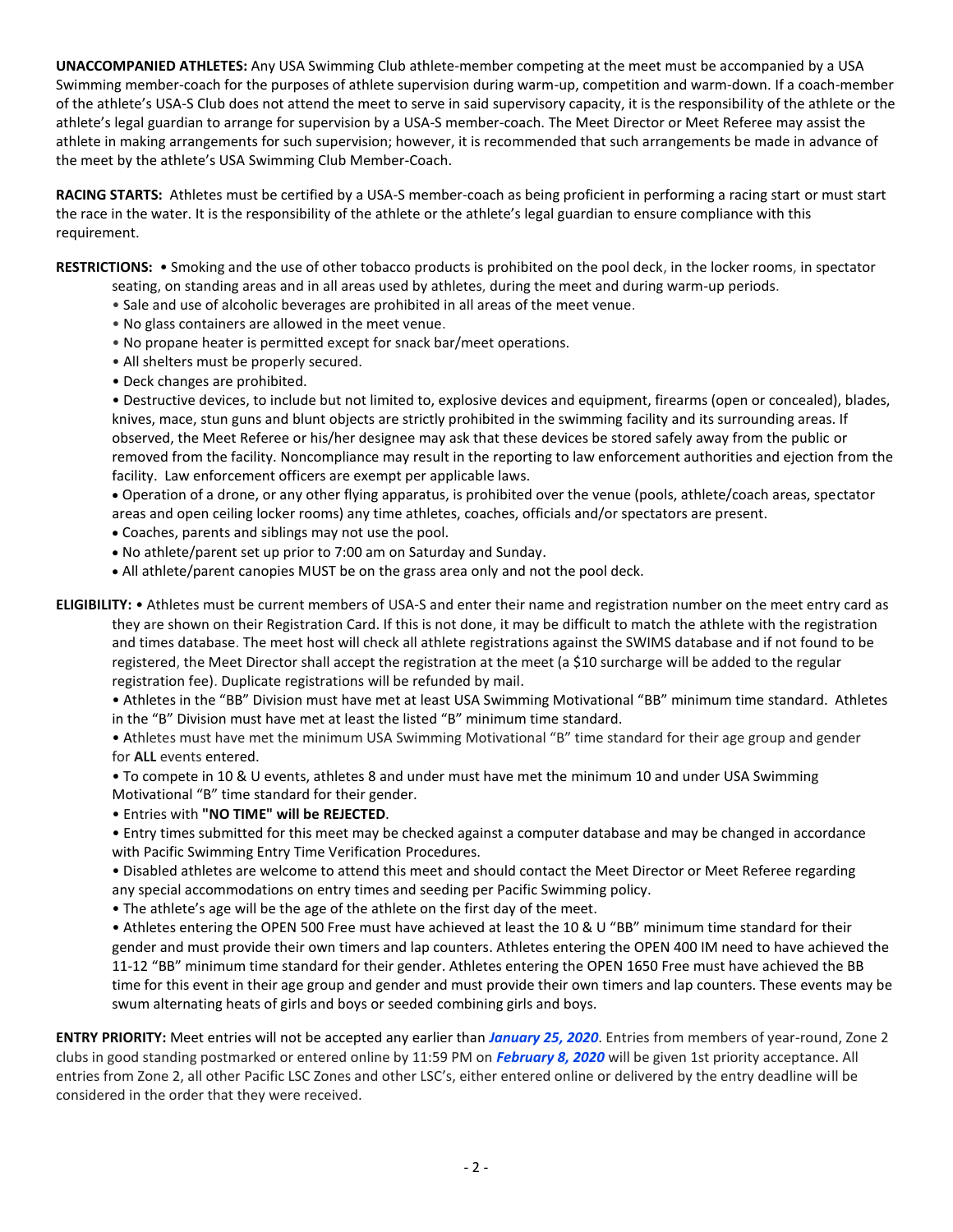**\*\* NOTE: Athletes who falsify their entry form by listing a club to which they are not legitimately associated will be rejected from the meet. Further, entry fees will not be refunded and they may be referred to the Pacific Swimming Review Committee for disciplinary action.**

**ENTRY FEES:** \$4.00 per event plus a \$8.00 participation fee per athlete. Entries will be rejected if payment is not sent at time of request. **No refunds will be made, except mandatory scratch downs.**

**ONLINE ENTRIES:** To enter on-line go to **[http://www.fastswims.com](http://www.fastswims.com/)** to receive an immediate entry confirmation. This method requires payment by credit card. FastSwims charges a processing fee for this service, 6.5% of the total Entry Fees plus \$0.75 per transaction, regardless of number of athletes. Please note that the processing fee is a separate fee from the Entry Fees. If you do not wish to pay the processing fee, enter the meet using a mail entry. Entering online is a convenience, is completely voluntary, and is in no way required or expected of an athlete by Pacific Swimming. Online entries will be accepted through **Wednesday, February 19, 2020** or until the meet has reached capacity, whichever comes first**.**

**MAILED OR HAND DELIVERED ENTRIES**: Entries must be on the attached consolidated entry form. Forms must be filled out completely and printed clearly with athlete's best time. Entries must be postmarked by midnight, **Monday, February 17, 2020** or hand delivered by 6:30 p.m. on **Wednesday, February 19, 2020**. No late entries will be accepted. Requests for confirmation of receipt of entries should include a self-addressed envelope.

**Make check payable to**: Terrapins Swim Team

**Mail entries to**: Terrapins Swim Team P.O. Box 21127, Concord, CA 94521 **OR Hand deliver entries to**: Terrapins Coaching Staff between 4-7 pm at 3501 Cowell Road, Concord, CA 94518.

**CHECK-IN:** The meet will be deck seeded. Athletes must check-in at the Clerk-of-Course. No event shall be closed more than 30 minutes before the scheduled start of the session. Prior to 10:30 AM, close of check-in for remaining events shall be no more than 60 minutes before the estimated time of the start of the first heat of the event. **Close of check-in for all remaining events for that day shall be at 10:30 AM.** Athletes who do not check in will not be seeded and will not be allowed to compete in that event. Athletes who wish to scratch from an event after the close of check-in are requested to inform the Referee on the starting end of the competition course.

**SCRATCHES:** Any athletes not reporting for or competing in an individual timed final event that they have checked in for shall not be penalized. Athletes who must withdraw from an event after it is seeded are requested to inform the referee immediately.

**AWARDS:** The 500 Free and 1650 Free will not be awarded. First through eighth places in each division (B and BB) will be awarded for the 10 and under, 11-12, and 13-14 age groups. All athletes achieving an A time for the first time will be awarded a standard A medal, regardless of place achieved in the event. Individual awards must be picked up at the meet. Awards will not be mailed or distributed after the meet.

**ADMISSION:** Free. A 2-day program will be posted on TERA website 2 days prior to the meet.

**SNACK BAR & HOSPITALITY:** A snack bar will be available throughout the competition. Coaches and working deck officials will be provided lunch. Hospitality will serve refreshments to timers and volunteers.

**MISCELLANEOUS:** No overnight parking is allowed. Facilities will not be provided after meet hours. Facility will open at 7:00 am on on Saturday and Sunday, February 29 and March 1, 2020.

**MINIMUM OFFICIALS:** The Meet Referee shall conduct an inventory of Officials and shall compare the number of athletes entered against the number of Officials that worked representing each club per day of the meet. Those clubs who have not provided sufficient Officials in a day of the meet, in accordance with the table below, will be fined \$100 per missing Official per day.

| Club athlete entered in session | <b>Trained and carded officials required</b> |
|---------------------------------|----------------------------------------------|
| $1 - 10$                        |                                              |
| $11 - 25$                       |                                              |
| 26-50                           |                                              |
| 51-75                           |                                              |
| 76-100                          |                                              |
| Every 20 Athletes over 100      |                                              |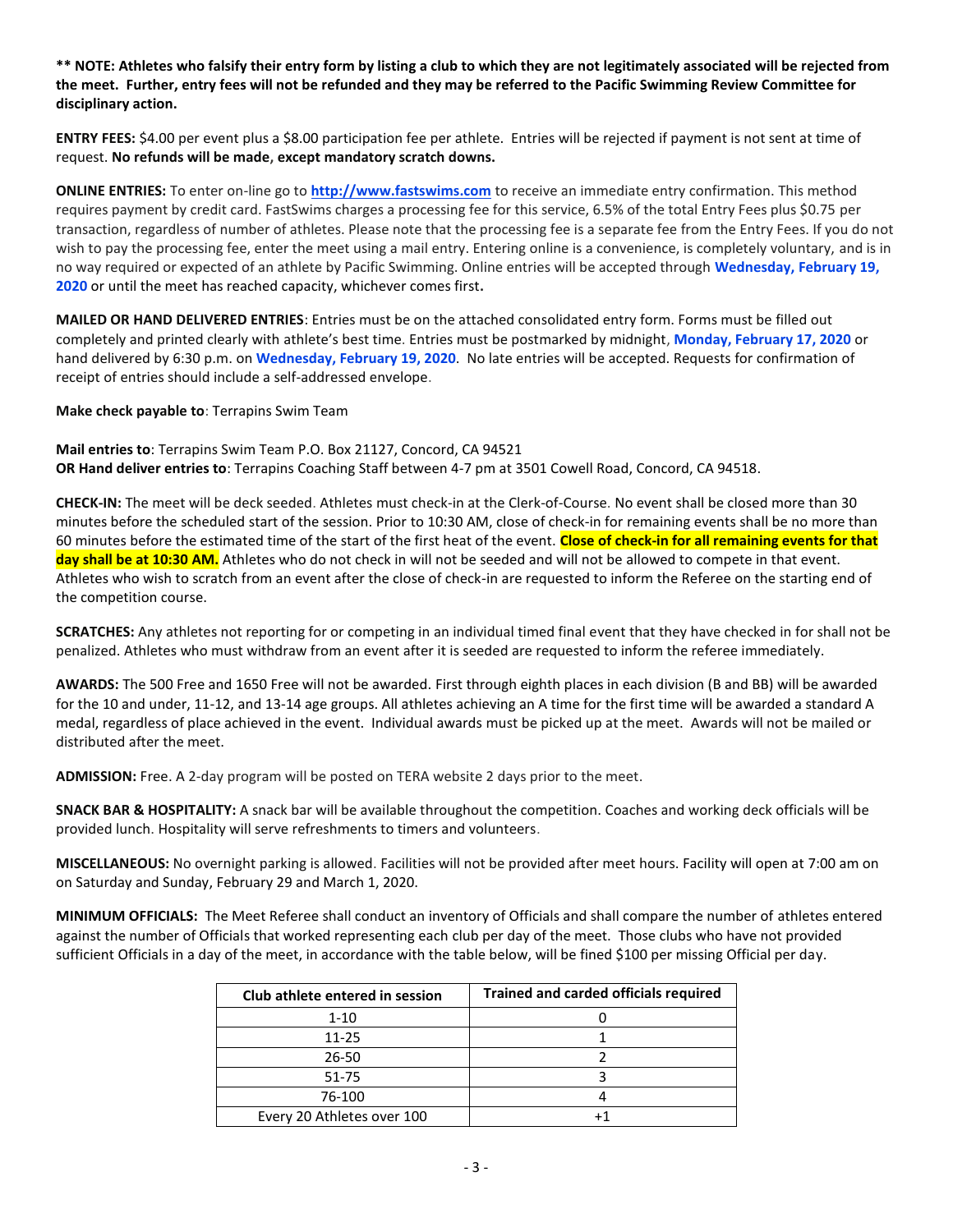## **EVENT SUMMARY**

|         | <b>SATURDAY</b>        |        | <b>SUNDAY</b>            |              |               |  |  |  |
|---------|------------------------|--------|--------------------------|--------------|---------------|--|--|--|
| 10 & Un | $11 - 12$<br>$13 - 14$ |        | 10 & Un                  | $11 - 12$    | $13 - 14$     |  |  |  |
|         | <b>OPEN 400 IM*</b>    |        | 200 FR                   | 200 FR       | <b>200 FR</b> |  |  |  |
| 100 BR  | 200 BR                 | 200 BR | <b>50 FR</b>             | 50 FR        | <b>50 FR</b>  |  |  |  |
| 50 FL   | 100 FL                 | 100 FL | 50 BR                    | 100 BR       | 100 BR        |  |  |  |
| 50 BK   | 200 BK                 | 200 BK | 100 BK                   | <b>50 BR</b> | 100 BK        |  |  |  |
| 100 FR  | 50 BK                  | 100 FR | 100 FL                   | 100 BK       | 200 FL        |  |  |  |
| 100 IM  | 100 FR                 |        | 200 IM                   | 50 FL        | 200 IM        |  |  |  |
|         | 100 IM                 |        |                          | 200 FL       |               |  |  |  |
|         |                        |        |                          | 200 IM       |               |  |  |  |
|         | OPEN 500 FREE**        |        | <b>OPEN 1650 FREE***</b> |              |               |  |  |  |

## **EVENTS**

|                | <b>SATURDAY, February 29</b> |                |
|----------------|------------------------------|----------------|
| <b>EVENT#</b>  | <b>EVENT</b>                 | <b>EVENT#</b>  |
| $\mathbf{1}$   | OPEN 400 IM*                 | $\overline{2}$ |
| 3              | 13-14 200 BREAST             | 4              |
| 5              | 11-12 200 BREAST             | 6              |
| $\overline{7}$ | 10 & U 100 BREAST            | 8              |
| 9              | 13-14 100 FLY                | 10             |
| 11             | 11-12 100 FLY                | 12             |
| 13             | 10 & U 50 FLY                | 14             |
| 15             | 13-14 200 BACK               | 16             |
| 17             | 11-12 200 BACK               | 18             |
| 19             | 10 & U 50 BACK               | 20             |
| 21             | 11-12 50 BACK                | 22             |
| 23             | 13-14 100 FREE               | 24             |
| 25             | 11-12 100 FREE               | 26             |
| 27             | 10 & U 100 FREE              | 28             |
| 29             | 11-12 100 IM                 | 30             |
| 31             | 10 & U 100 IM                | 32             |
| 33             | <b>OPEN 500 FREE**</b>       | 34             |
|                |                              |                |
|                |                              |                |
|                |                              |                |
|                |                              |                |

|                | <b>SATURDAY, February 29</b> |                |  |  |
|----------------|------------------------------|----------------|--|--|
| <b>EVENT#</b>  | <b>EVENT</b>                 | <b>EVENT#</b>  |  |  |
| $\mathbf{1}$   | OPEN 400 IM*                 | $\overline{2}$ |  |  |
| $\overline{3}$ | 13-14 200 BREAST             | 4              |  |  |
| 5              | 11-12 200 BREAST             | 6              |  |  |
| $\overline{7}$ | 10 & U 100 BREAST            | 8              |  |  |
| 9              | 13-14 100 FLY                | 10             |  |  |
| 11             | 11-12 100 FLY                | 12             |  |  |
| 13             | 10 & U 50 FLY                | 14             |  |  |
| 15             | 13-14 200 BACK               | 16             |  |  |
| 17             | 11-12 200 BACK               | 18             |  |  |
| 19             | 10 & U 50 BACK               | 20             |  |  |
| 21             | 11-12 50 BACK                | 22             |  |  |
| 23             | 13-14 100 FREE               | 24             |  |  |
| 25             | 11-12 100 FREE               | 26             |  |  |
| 27             | 10 & U 100 FREE              | 28             |  |  |
| 29             | 11-12 100 IM                 | 30             |  |  |
| 31             | 10 & U 100 IM                | 32             |  |  |
| 33             | <b>OPEN 500 FREE**</b>       | 34             |  |  |

\* Athletes entering the OPEN 400 IM need to have achieved the 11-12 "BB" minimum time standard for their gender.

\*\*Athletes entering the OPEN 500 Free need to have achieved the 10 & U "BB" minimum time standard for their gender and must provide their own timers and lap counters.

\*\*\* Athletes entering the OPEN 1650 Free need to have achieved the BB time for this event in their age group and gender and must provide their own timers and lap counters.

Time standards are located on the Pacific Swimming web site: **<http://www.pacswim.org/swim-meet-times/standards>**